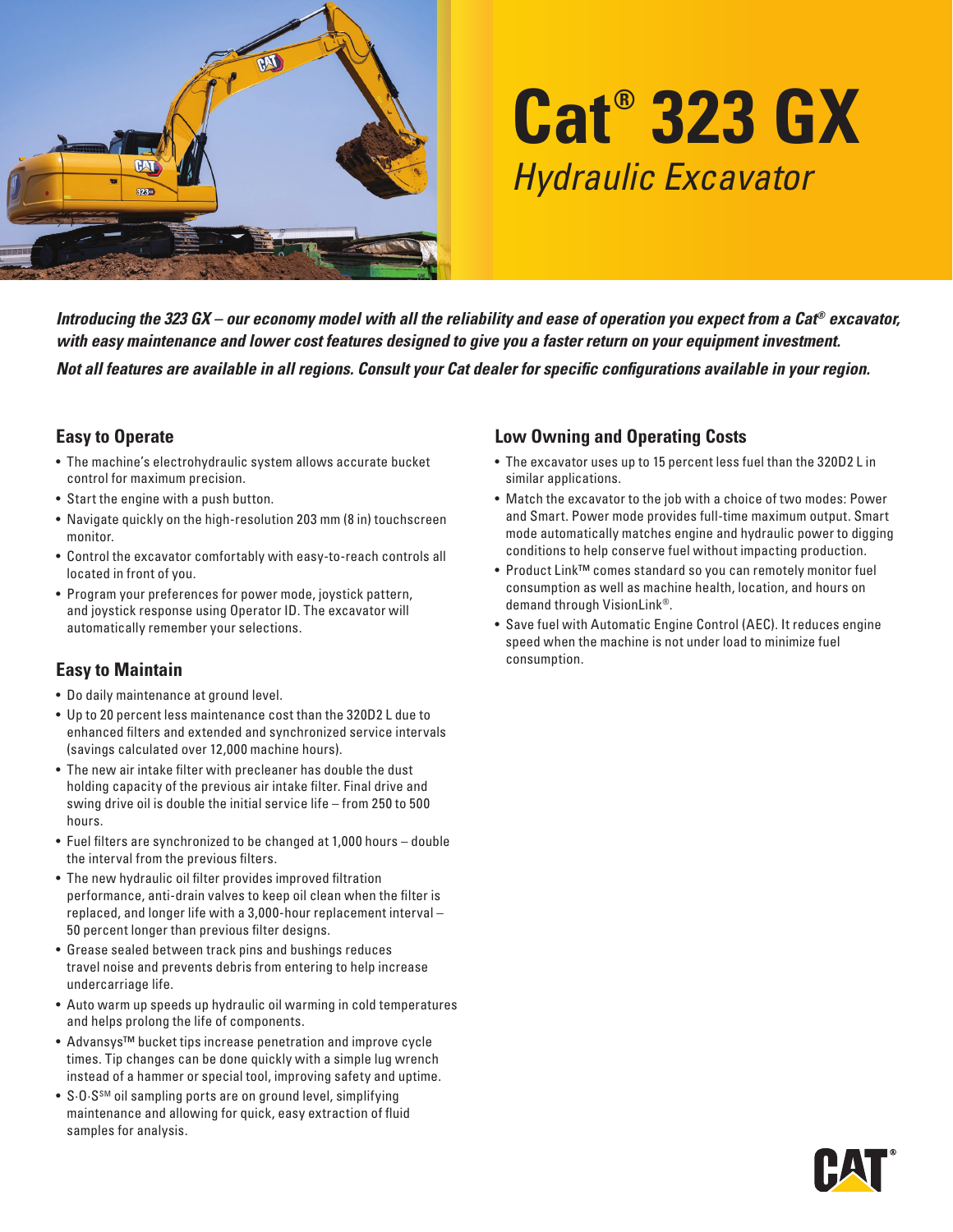#### **Reliable Performance**

- A versatile machine that performs well in bucket and hammer applications.
- Booms and sticks are robotically welded and checked ultrasonically to ensure maximum durability.
- Reliable and durable and built on classic, proven components.
- The Cat C4.4 engine and electrohydraulic system work in sync to help you move plenty of material while using less fuel.
- Fast cycle times give you excellent productivity.
- A hammer-ready valve is standard for added versatility.
- Two levels of fuel filtration protect the engine from contaminated diesel fuel.
- Cat undercarriage is built strong to absorb jobsite stresses for enhanced performance and durability.
- General duty buckets are designed for fast material discharge and cleaning.
- Work up to 4500 m (14,760 ft) above sea level with engine power derate above 3000 m (9,840 ft).
- Standard high-ambient temperature capability is 52°C (125°F) with cold start capability at -18°C (0°F).

## **Work in Comfort**

- The cab has a wide seat that adjusts to suit individual operator preferences.
- Standard automatic climate control helps keep you comfortable all shift long.
- Excellent work site visibility from the cab enhances productivity and safety.
- Optimized low-effort joystick controls reduce operator fatigue.
- Convenience features include a radio, auxiliary port for headphones, and a USB port for connecting and charging devices; a 24V DC outlet makes phone charging even faster.
- The cup holder and storage space in front of the controls can hold large cups and wide cell phones; storage behind the seat can hold a large lunchbox and other items.

# **Enhanced Safety**

- Access daily maintenance points from ground level with the exception of the engine oil level – no need to climb on top of the excavator to check filters or grease linkage.
- Enjoy great visibility into the trench, in each swing direction, and behind you with the help of smaller cab posts and larger windows.
- An optional rearview camera enhances visibility.
- Anti-skid plating on the service platform helps prevent slipping.
- The handrails meet ISO 2867:2011 requirements for added safety.
- Keep your excavator secure with Operator ID. Use your PIN code on the monitor to enable the push button starting feature.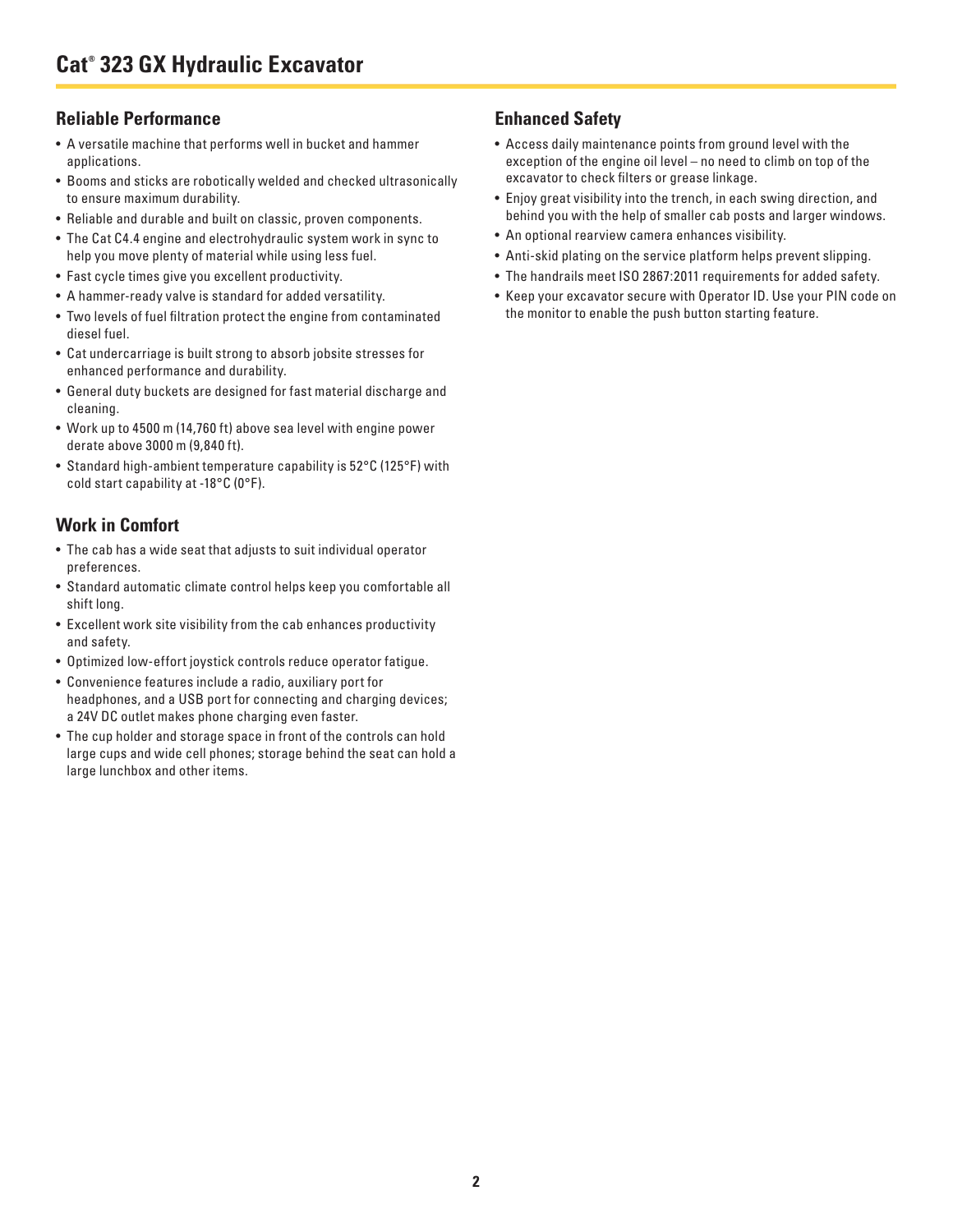## **Standard and Optional Equipment**

Standard and optional equipment may vary. Consult your Cat dealer for details.

|                                               | <b>Standard</b> | <b>Optional</b> |                                                                                                       | <b>Standard</b> | <b>Optional</b> |
|-----------------------------------------------|-----------------|-----------------|-------------------------------------------------------------------------------------------------------|-----------------|-----------------|
| <b>BOOM AND STICKS</b>                        |                 |                 | <b>HYDRAULIC SYSTEM</b>                                                                               |                 |                 |
| 5.7 m (18'8") Reach boom                      | ✓               |                 | Electronic main control valve, hammer                                                                 | $\checkmark$    |                 |
| 2.9 m (9'6") Reach stick                      |                 |                 | ready                                                                                                 |                 |                 |
| <b>CAB</b>                                    |                 |                 | Back-to-back electronic pump                                                                          | $\checkmark$    |                 |
| Sound suppressed with viscous mounts          | ✓               |                 | Boom and stick regeneration circuits                                                                  | $\checkmark$    |                 |
| High-resolution 203 mm (8") LCD               |                 |                 | Automatic hydraulic oil warm up                                                                       | $\checkmark$    |                 |
| touchscreen monitor                           |                 |                 | Automatic two-speed travel                                                                            | $\checkmark$    |                 |
| Mechanically adjustable seat with<br>headrest | ✓               |                 | <b>Hammer</b> lines                                                                                   |                 | ✓               |
| Automatic bi-level air conditioner            | $\checkmark$    |                 | Hammer return filter                                                                                  |                 | $\sqrt{2}$      |
|                                               | ✓               |                 | High performance hydraulic return filter                                                              | $\checkmark$    |                 |
| Keyless push-to-start engine control          |                 |                 | <b>SAFETY AND SECURITY</b>                                                                            |                 |                 |
| Floor-mounted adjustable consoles             | ✓               |                 | Anti-skid plating with countersunk bolts                                                              | $\checkmark$    |                 |
| 1-button joystick                             | ✓               |                 | FOGS with matching lights                                                                             |                 | ✓               |
| 3-button joystick                             |                 | ✓               | Handrail and handhold                                                                                 | $\checkmark$    |                 |
| AM/FM radio with USB and aux port             | $\checkmark$    |                 | Lockable external tool/storage box                                                                    | $\checkmark$    |                 |
| 24V DC outlet                                 | $\checkmark$    |                 | Rearview camera                                                                                       |                 | ✓               |
| Cup holder and storage compartments           | $\checkmark$    |                 | Signaling/warning horn                                                                                | $\checkmark$    |                 |
| 70/30 tempered glass windshield               | ✓               |                 | Hydraulic lockout lever                                                                               | $\checkmark$    |                 |
| Upper radial wiper with washer                | $\checkmark$    |                 | <b>Travel alarm</b>                                                                                   |                 | $\sqrt{3}$      |
| Openable steel hatch                          | $\checkmark$    |                 | <b>SERVICE AND MAINTENANCE</b>                                                                        |                 |                 |
| Dome light                                    | ✓               |                 | Grouped location of filters                                                                           | $\checkmark$    |                 |
| Washable floor mat                            | ✓               |                 | Radiator screen                                                                                       |                 | ✓               |
| <b>CAT TECHNOLOGY</b>                         |                 |                 | Scheduled Oil Sampling (S.O.S) ports                                                                  | $\checkmark$    |                 |
| <b>Cat Product Link</b>                       | ✓               |                 | <b>UNDERCARRIAGE AND STRUCTURES</b>                                                                   |                 |                 |
| <b>ELECTRICAL SYSTEM</b>                      |                 |                 | 600 mm (24") triple grouser track shoes                                                               |                 | ✓               |
| 750 CCA maintenance-free batteries (x2)       | ✓               |                 | 790 mm (31") triple grouser track shoes                                                               |                 | ✓               |
| Electrical disconnect switch                  | ✓               |                 | Grease lubricated track link                                                                          | $\checkmark$    |                 |
| LED chassis and cab lights                    | $\checkmark$    |                 | Bottom guards                                                                                         | $\checkmark$    |                 |
| LED left-side boom light                      | ✓               |                 | Travel motor guards                                                                                   | $\checkmark$    |                 |
| LED right-side boom light                     |                 | $\checkmark$    | 4.25 mt (9,370 lb) counterweight                                                                      | $\checkmark$    |                 |
| <b>ENGINE</b>                                 |                 |                 | Tie-down points                                                                                       | $\checkmark$    |                 |
| Two selectable modes: Power, Smart            | ✓               |                 |                                                                                                       |                 |                 |
| Up to 4500 m (14,764 ft) altitude capability  | ✓               |                 | <sup>1</sup> Indonesia, Southeast Asia, and South America only.                                       |                 |                 |
| 52°C (125°F) high-ambient cooling<br>capacity | ✓               |                 | <sup>2</sup> Africa, Middle East, and South America only.<br><sup>3</sup> Standard for South America. |                 |                 |
| -18°C (0°F) cold start capability             | ✓               |                 |                                                                                                       |                 |                 |
| Electric fuel priming pump                    | $\checkmark$    |                 |                                                                                                       |                 |                 |
| Two-stage fuel filtration system              | $\checkmark$    |                 |                                                                                                       |                 |                 |
| Sealed double-element air filter with         | ✓               |                 |                                                                                                       |                 |                 |

| <b>HYDRAULIC SYSTEM</b>                        |                         |            |
|------------------------------------------------|-------------------------|------------|
| Electronic main control valve, hammer<br>ready |                         |            |
| Back-to-back electronic pump                   |                         |            |
| Boom and stick regeneration circuits           |                         |            |
| Automatic hydraulic oil warm up                |                         |            |
| Automatic two-speed travel                     |                         |            |
| <b>Hammer</b> lines                            |                         |            |
| Hammer return filter                           |                         | $\sqrt{2}$ |
| High performance hydraulic return filter       |                         |            |
| <b>SAFETY AND SECURITY</b>                     |                         |            |
| Anti-skid plating with countersunk bolts       |                         |            |
| FOGS with matching lights                      |                         |            |
| Handrail and handhold                          | ✓                       |            |
| Lockable external tool/storage box             |                         |            |
| Rearview camera                                |                         |            |
| Signaling/warning horn                         |                         |            |
| Hydraulic lockout lever                        |                         |            |
| <b>Travel alarm</b>                            |                         | $\sqrt{3}$ |
| <b>SERVICE AND MAINTENANCE</b>                 |                         |            |
| <b>Grouped location of filters</b>             | ✓                       |            |
| Radiator screen                                |                         |            |
| Scheduled Oil Sampling (S.O.S) ports           | $\checkmark$            |            |
| <b>UNDERCARRIAGE AND STRUCTURES</b>            |                         |            |
| 600 mm (24") triple grouser track shoes        |                         |            |
| 790 mm (31") triple grouser track shoes        |                         |            |
| Grease lubricated track link                   |                         |            |
| <b>Bottom</b> guards                           | $\overline{\checkmark}$ |            |
| Travel motor guards                            |                         |            |
| 4.25 mt (9,370 lb) counterweight               | ✓                       |            |
| Tie-down points                                |                         |            |

integrated precleaner

**Not all features are available in all regions. Please check with your local Cat dealer for specific offering availability in your area.** For additional information and additional regional offerings, refer to the Technical Specifications brochure available at *www.cat.com* or your Cat dealer.